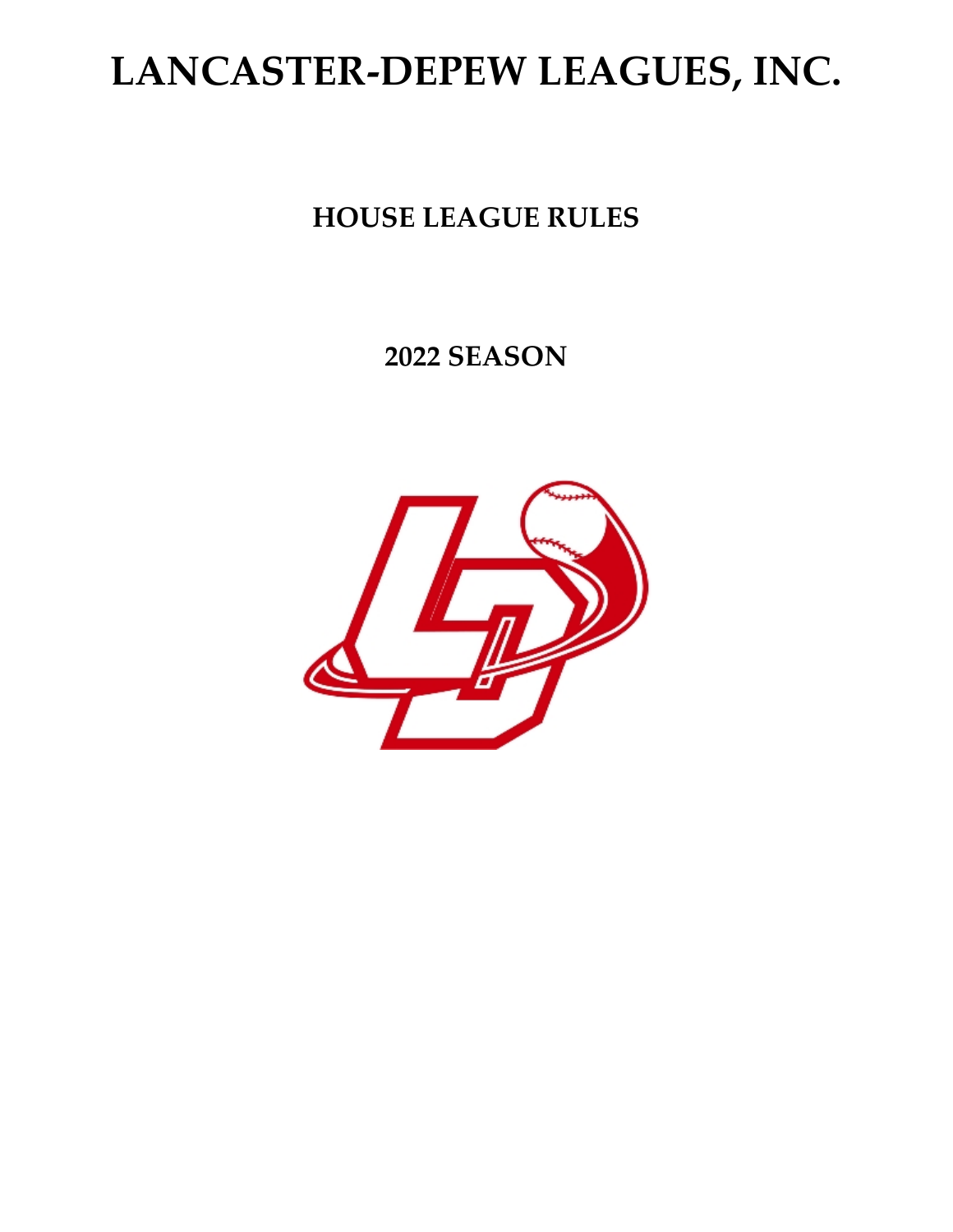### **Table of Contents**

|  | $\mathfrak{Z}$ |
|--|----------------|
|  | $\overline{4}$ |
|  | $\overline{4}$ |
|  | 5              |
|  | 6              |
|  | $\overline{7}$ |
|  | 9              |
|  | 11             |
|  | 12             |
|  | 13             |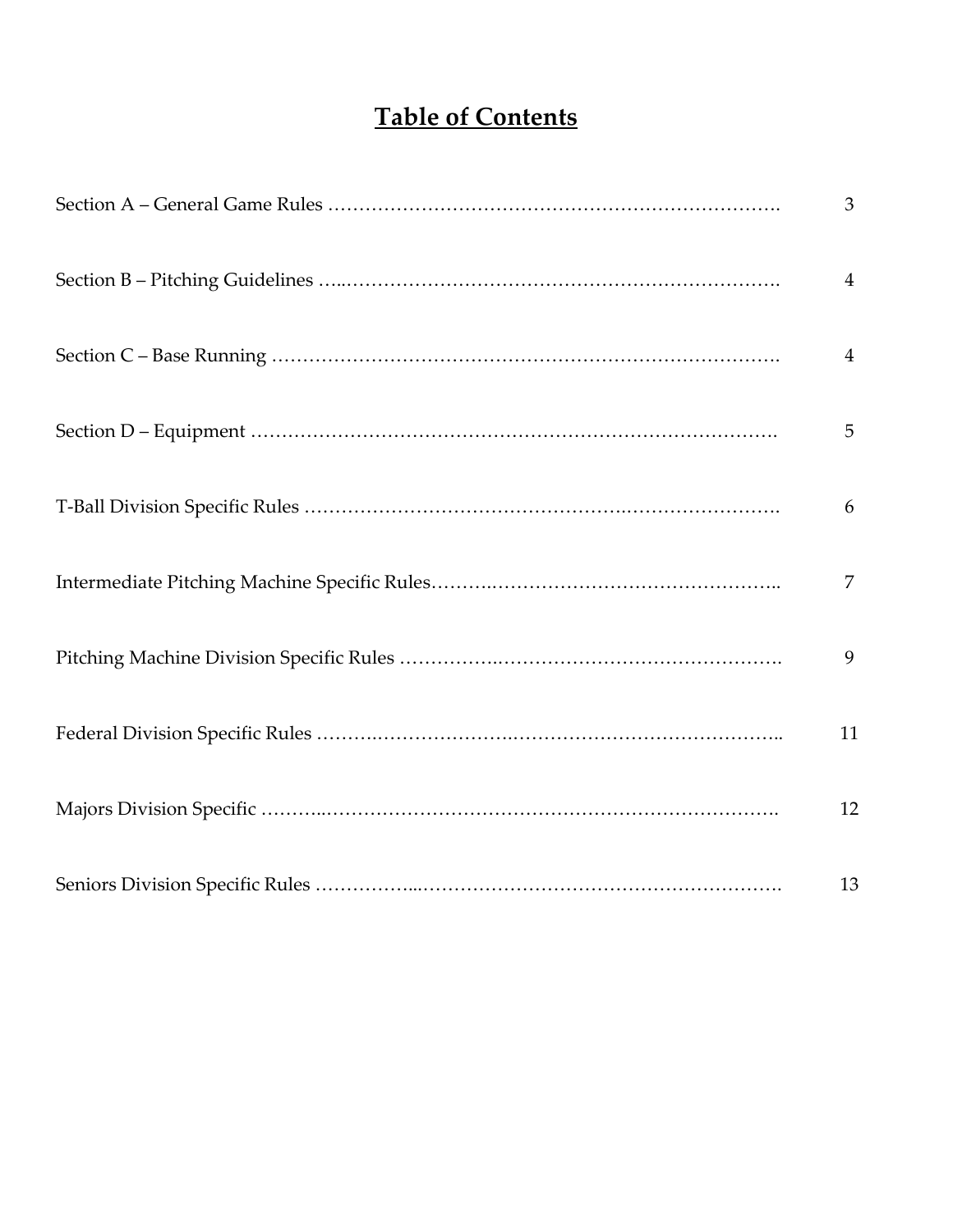#### **SECTION A – GENERAL GAME RULES**

- 1. **Protests** allowed only on rule interpretations, not judgment calls. Before an official protest is enacted, all efforts should be made to resolve the conflict. To officially enact a protest, the protesting manager must notify the umpires and opposing manager of the intent to protest. At that time the umpire must sign and time the scorebook. League Directors must receive formal written notice of protest within 24 hours.
- 2. **Game Scores** managers agree to report all game results as directed by their League Directors.
- 3. **On Field Personnel New for 2020**. Only the team's manager (1), coach or scorekeeper (1) (no more than 2 total ) may be in the dugout area during a game. No others are allowed.
- 4. **Time Limits**
	- a. T-Ball and Intermediate Pitching Machine 1 hour and 30 minutes
	- b. Pitching Machine, Federal and Major 2 hours
	- c. Senior/Big League No official time limit other than darkness as applicable.
	- d. For night games on Offerman and Brickyard, the early game must end at 8:15pm.
- 5. **Official Game** to officially begin play, all 12U divisions must field 9 players; Senior/Big League, 8 players.
	- a. A 15-minute grace period will be granted as necessary to field an official game. If an official game cannot be fielded in 15 minutes, the team unable to field the requisite number of players will forfeit. An exhibition game may be pursued if so desired once a forfeit is called.
	- b. Due to insurance liability risks, ALL players must be officially registered in order to play within any age division. Players seeking to join the League after its official registration periods have closed must first obtain the permission of the League's Board of Directors in total. AN UNREGISTERED PLAYER MAY NOT TAKE THE FIELD UNDER ANY CIRCUMSTANCES. No individual director, manager, coach, volunteer, sponsors or participating family has authority to violate this condition. Anyone caught in violation of this rule is in automatic violation of the League's Code of Conduct/Zero Tolerance Policy and they along with their team subject to disciplinary action by the League.
- 6. **Call-Up Rule** managers may call up players from lower age divisions using the "farm system" approach to address a depleted roster due to illness, injury or personal schedule conflict. Each League Director will make available a list or pool of qualified players (2-3 players from each team) for the upper division to call players up. Managers in need of call up players must call qualified player(s) on the callup list.

All call ups for 12U games can play infield or outfield and bat last in the order. Call up players cannot Pitch or Catch. There is no such limitation for Senior and Big League.

#### 7. **Player Substitutions**

**T-Ball through Majors** – The following substitution rules shall apply for both regular season and playoffs:

- Free substitution IS allowed.
- Managers/coaches are required to exchange player names AND jersey numbers and be recorded in both scorebooks.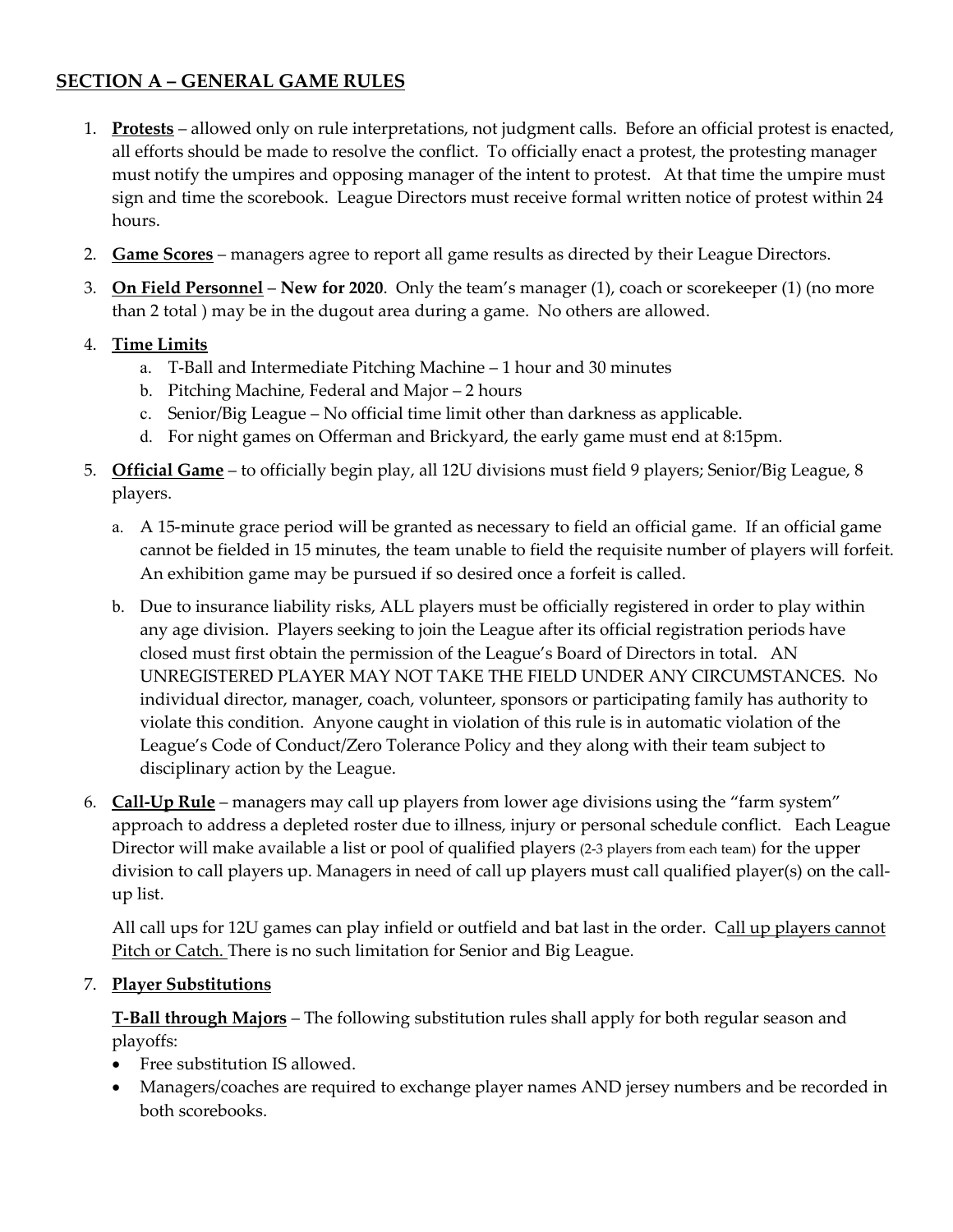8. **Weather** – Play is suspended and all are to vacate the field area for 15 minutes when lightning is seen or thunder is heard.

#### **SECTION B – PITCHING GUIDELINES**

- 1. **Pitchers**:
	- Pitchers may pitch a maximum of 2 innings per game (6 outs) and all innings must be consecutive.
	- 3 Outs constitutes an inning pitched. Pitchers may not re-enter a game as a pitcher once they have been removed.
	- Players may pitch in a maximum of 6 innings per week **(included both house league and travel ball)**. This is for protection of a young players arm.
- 2. **Mound Visits** a manager or coach may visit the pitcher and catcher on the mound a maximum of 2 times per inning. The pitcher MUST be removed from the position after the second visit in an inning. The participation of other players beyond the pitcher and catcher in these discussions shall be managed prudently by team managers/coaches.
- 3. **Hit Batter Rule** Any pitcher hitting 2 batters in one inning or 3 times over the course of the game shall be removed from the position immediately upon reaching the hit batter limit.
- 4. For Federal, Major, and Senior Divisions, pitchers may no longer attempt the fake pickoff throw to  $3<sup>rd</sup>$ and throw back to 1<sup>st</sup> base.

#### **SECTION C – BASERUNNING**

- 1. **Collision Rule** No collision rule will be in effect at all age levels. Base runners should make every attempt to avoid collision by preferably sliding or, moving around the opposing fielder. Base runners in violation of this rule will be called out by the umpire(s) and at the umpire's discretion, subject to ejection from the game. Conversely, a runner may be called safe if they attempt to avoid collision and their progress and/or ability to reach a base is impeded by an opposing defensive player.
- 2. **Sliding Rule -** PM Majors: Only "feet first" slides are allowed. NO "head first" slides under any circumstances with the sole exception of a runner "diving back" to a base to avoid being picked off.
- 3. **Leadoffs**
	- PM and Federal Division: NO leadoffs. Base runner must remain on base from the point the pitcher has possession of the ball on the mound to when the ball crosses the plate once pitched (Federal Division) or, is hit into play (PM Division). Warnings will be issued for a first violation in a game (not per inning). An "out" will be called for any subsequent violations during the game.
	- Majors Division, players may take regular lead offs with the exception of third base where the lead is restricted to 6feet.
	- No dancing or taunting by base paths to solicit a throw.
- 4. **Base Coaches**  Managers, coaches, or players may coach bases. If players coach a base, they must wear a helmet. Base coaches may not come into physical contact with a base runner.
- 5. **Special Rules**
	- **Dropped third strike and Balk:** SeniorsOnly
	- **Infield fly:** Majors & Seniors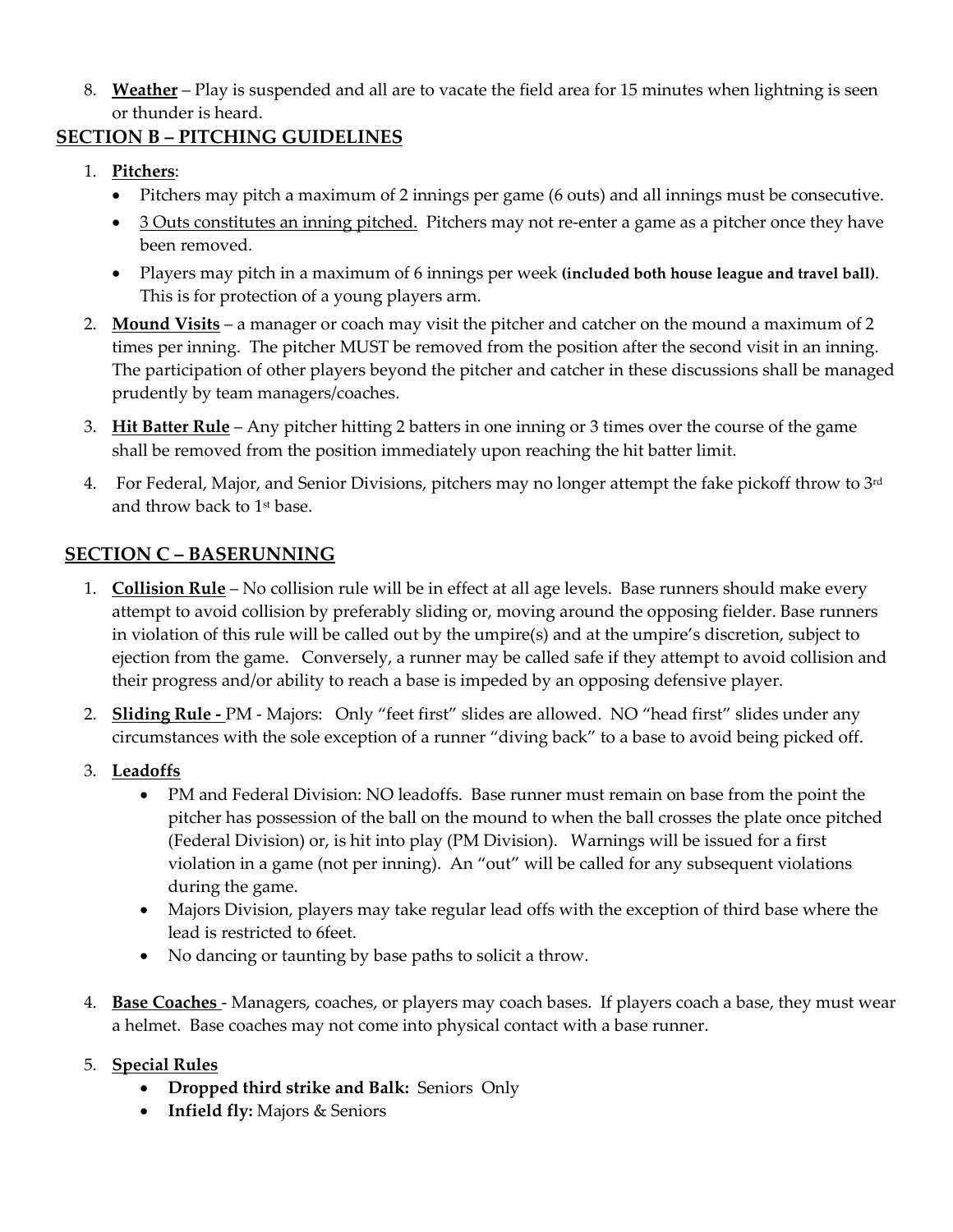- **Pinch Runners** may only be utilized to replace an injured player or to pinch run for the catcher with 2 outs in an inning. The last player to record an out shall be utilized as the pinch runner.
- **Catcher Speed up:** This is not a rule but teams are instructed to have dress catchers prior to the start of an inning. Having catchers dressed prior to the start of the inning will help move the game along.

### **SECTION D – EQUIPMENT**

- 1. No metal spikes (except for Senior Division)
- 2. All players must wear a protective cup
- 3. **Bat Barrel size:** In compliance with Little League, for insurance purposes and for the protection of players, all players from Tball – Majors must use a USA approved bats. Seniors division must us minus 3 (-3) BBCOR bats. Wood bats are allowed at all levels. Any batter who enters the batter's box with a non-approved bat as listed above will be call out.
- 4. **Two-piece catcher masks are permitted providing ears are covered and protected.**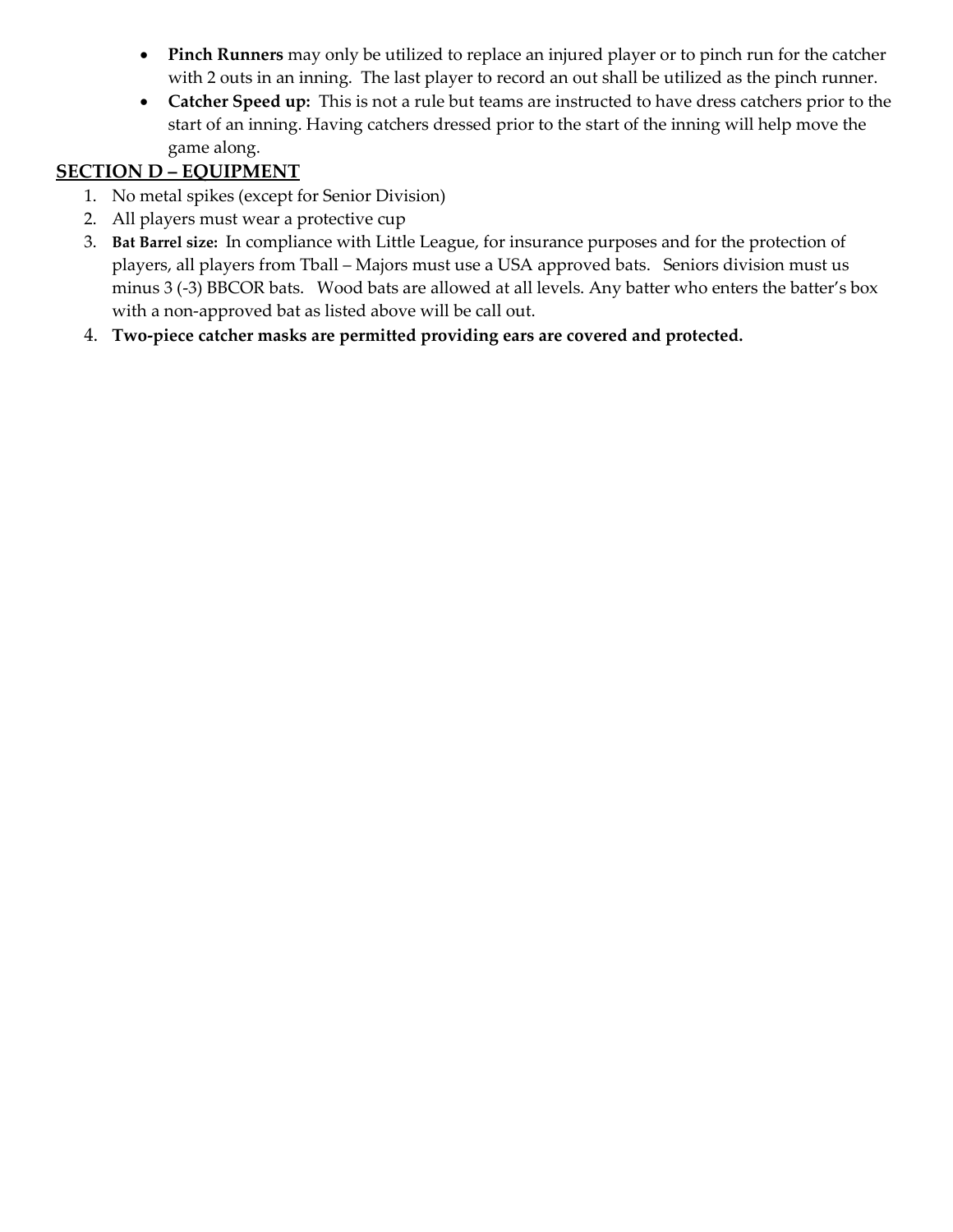# **T-Ball Specific Rules**

- 1. Dimensions: 45 ft. bases. Pitching rubber 43 ft. from back of home plate.
- 2. All teams must field players in appropriate positions per the rules of baseball. A team may field up to 10 players with the extra player being a "4th" outfielder. All outfielders must be at least 10 feet from the edge of the infield baseline.
- 3. ALL players MUST be rotated between infield and outfield positions. NO player may sit more than 1 consecutive inning. NO player may play the same position for 2 innings in a row. No catcher at the T-Ball level.
- 4. Players in the pitcher's position must wear a protective helmet with cage at all times while in play and keep 1 foot on the "pitching rubber" and 1 foot on the grass until the ball is hit from the tee/coach.
- 5. All players must wear league authorized uniform hats/shirts, protective cup, baseball or gym/sweat pants (no shorts allowed) and rubber cleats or sneakers.
- 6. Batters and runners must wear protective helmets at all times while in play.
- 7. A batting tee will be placed at home plate and administered by the "at bat" team.
- 8. A "fair ball" is defined as one traveling at least 10 feet from the tee & remaining in fair play.
- 9. No bunting, leadoffs, stealing or sliding allowed.
- 10. Unless hit beyond the outfielder, only one base will be advanced at a time. There will be no advancing of bases on overthrows.
- 11. Play is "dead" when the ball is within the 10 ft. circle surrounding the pitcher's mound.
- 12. 3 to 6 innings should be played during each game within established time limits.
- 13. No plays at home plate.
- 14. All teams bat their **FULL** bench, after which the ½ inning is considered complete.
- 15. **All teams begin the season hitting off a tee. Depending on factors such as schedule and weather, on the discretion of the league director**, all teams will be required to "coach pitch" for games and practices as follows:
	- a. Pitches should be thrown from a reasonable distance to allow the player a chance to hit.
	- b. Overhand pitching preferred.
	- c. After 4 pitches, if the ball is not hit fair, the tee will be reinstated for that batter.
- 16. Outs may be called once coach pitch begins. If batter/runner is out on base, Players may either remain on base to continue to develop skills running bases or may come off base to teach them the rules of baseball. Coaches need to agree on rule. Managers/coaches or parents act as "umpires"… There will be no scores, standings or playoffs. All T-Ball teams play on the League's Championship/All Star Day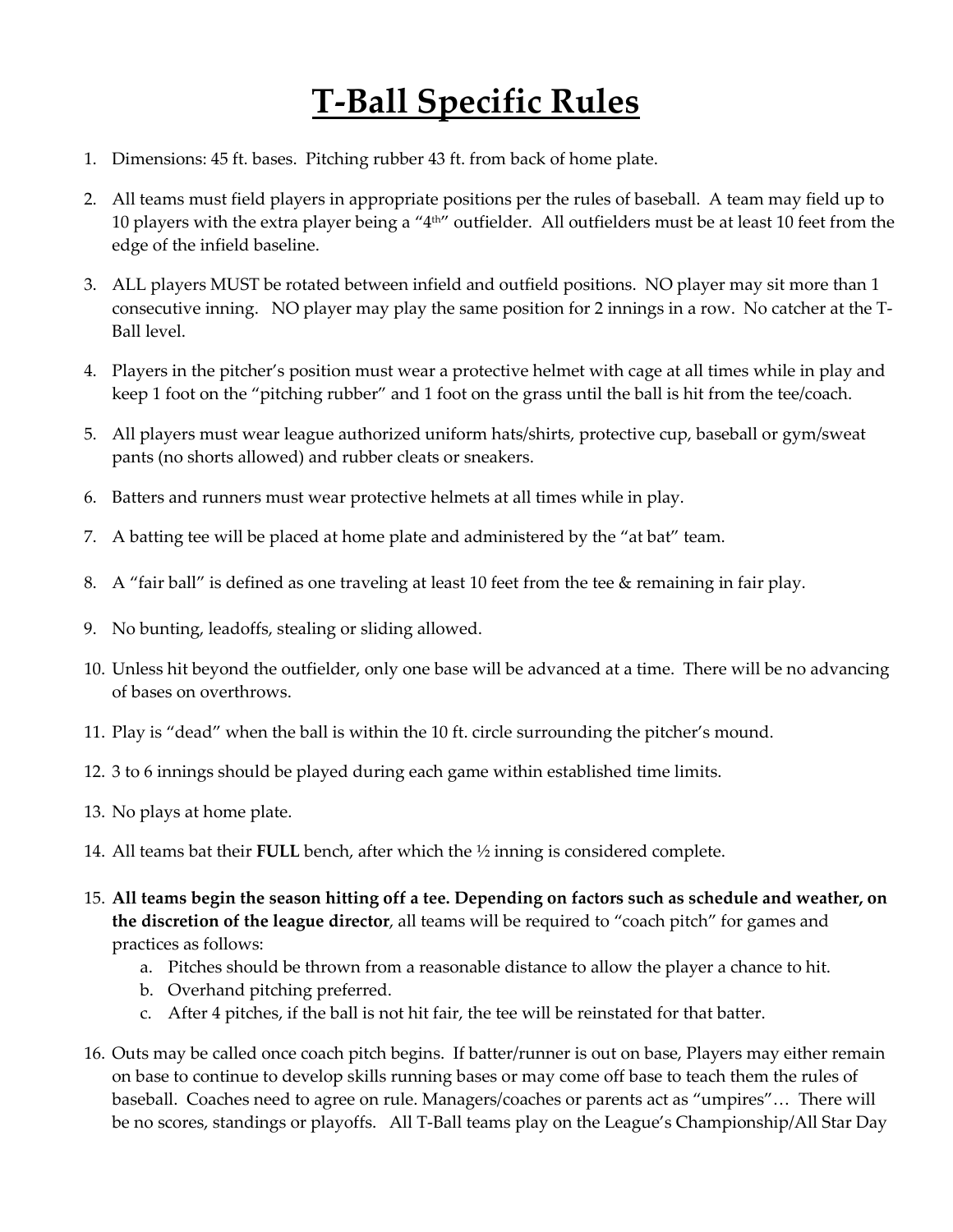### **Intermediate Pitching Machine**

- 1. Dimensions: 60 ft. bases. Pitching rubber 46 ft. from back of home plate.
- 2. All teams must field players in appropriate positions per the rules of baseball. A team may field up to 10 players with the extra player being a "4th" outfielder. All outfielders must be at least 10 feet from the edge of the infield baseline.
- 3. ALL players MUST be rotated between infield and outfield positions. NO player may sit more than 1 consecutive inning. NO player may play the same position for 2 innings in a row. No catcher at the IPM Level. .
- 4. Players in the pitcher's position must wear a protective helmet at all times while in play and keep 1 foot on the grass and 1 foot in the dirt of the pitcher's mound until the ball is hit from the coach/machine.
- 5. All players must wear league authorized uniform hat, shirts, protective cup, baseball or gym/sweat pants (no shorts allowed) and rubber cleats or sneakers.
- 6. Batters and runners must wear protective helmets at all times while in play.
- 7. A "fair ball" is defined as one traveling at least 10 feet from the tee & remaining in fair play.
- 8. No bunting or leadoffs. No base stealing or sliding allowed.
- 9. Unless hit beyond the outfielder, only one base will be advanced at a time. There will be no advancing of bases on overthrows.
- 10. Play is "dead" when the ball is within the 10 ft. circle surrounding the pitcher's mound.
- 11. 3 to 6 innings should be played during each game within established time limits. There will be no scores, standings or playoffs.
- 12. No plays at home plate.
- 13. For the FIRST HALF OF THE SEASON, all teams will be required to 'COACH PITCH' for games and practices as follows:
	- i. Pitches should be thrown from a reasonable distance to allow the player a chance to hit.
	- ii. Overhand pitching preferred.
	- iii. After 4 pitches, if the ball is not hit fair, the tee will be reinstated for that batter.
	- iv. Outs may be called.
- 14. **At the HALF WAY MARK OF THE SEASON**, designated by the League Director, a pitching machine will be used. If for some reason the machine is malfunctioning and/or unavailable, a "coach pitch format will be used.
	- a.) Each batter has a 5 pitch maximum. There are no called "balls and strikes". A swing and a miss and/or foul balls at the first AND second strike will be recorded as strikes. A batter "fouling off" the last pitch remains at bat. Upon 3 strikes or upon not hitting the 5<sup>th</sup> pitch, the batter is called out.
	- b.) No batter can walk.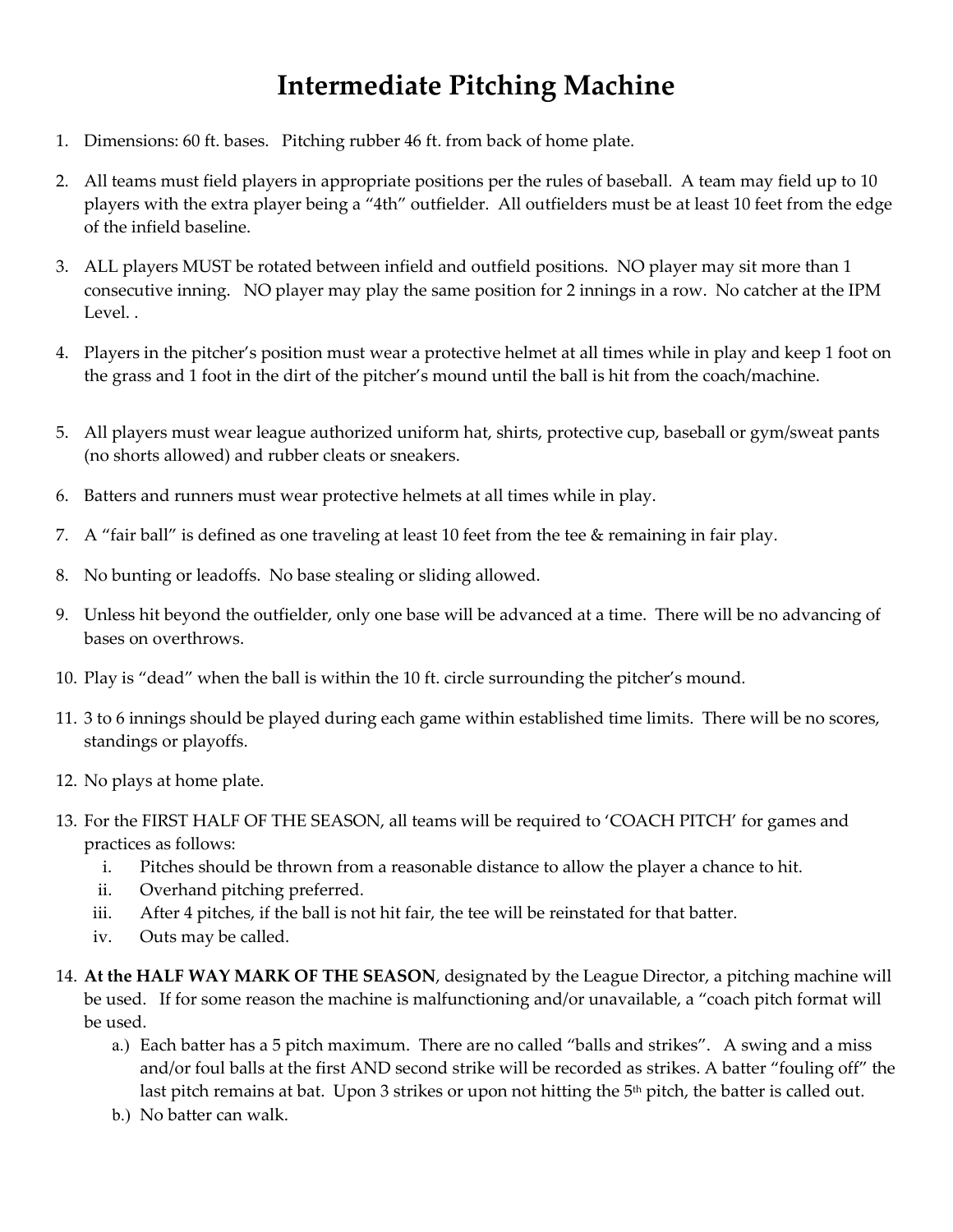### **Intermediate Pitching Machine Specific (continued)**

- c.) A pitch from the machine deemed "unhittable" by the coach due to malfunction of the machine will be called "no pitch" and does not count toward the 5 pitch maximum. Only managers may call a "no pitch".
- d.) Play is officially "dead" when a player or ball (either directly hit or deflected off a player) comes in contact with the machine. The batter and base runners are awarded 1 base.
- e.) Pitching machine adjustments are made by the Managers only.
- f.) Once the pitching machine is used, outs should count and 3 outs end the inning. If batter / runner is out at a base, runner(s) are to come off field to teach them the rules of baseball.
- 15. An inning is concluded after 3 outs or 5 run rule (once the machine is used) or, a team has: batted the bench". Note: for batting purposes, a bench will equal the team with the MOST numbers of players available. Managers/coaches of the team at bat must notify the opposing coach of the last batter in "bat the bench" situations.
- 16. Players in the pitchers position must wear a protective helmet with cage while on the field and be positioned "on the mound" near the machine while the opposition is at bat. Pitchers must remain on the mound until the ball is hit in to play.
	- 1. Pitching machine set-up and takedown is the responsibility of the "home team" as noted on the schedule. \*Note – There will be no Park employees and home team coach will need to retrieve/return machine from storage shed. Contact League Director for code to unlock shed.
- 17. Managers/coaches or parents act as "umpires". Scores will be kept beginning at the half-season mark but not reported. There will be no standings or playoffs.
- 18. All IPM teams play on the League's Championship/All Star Day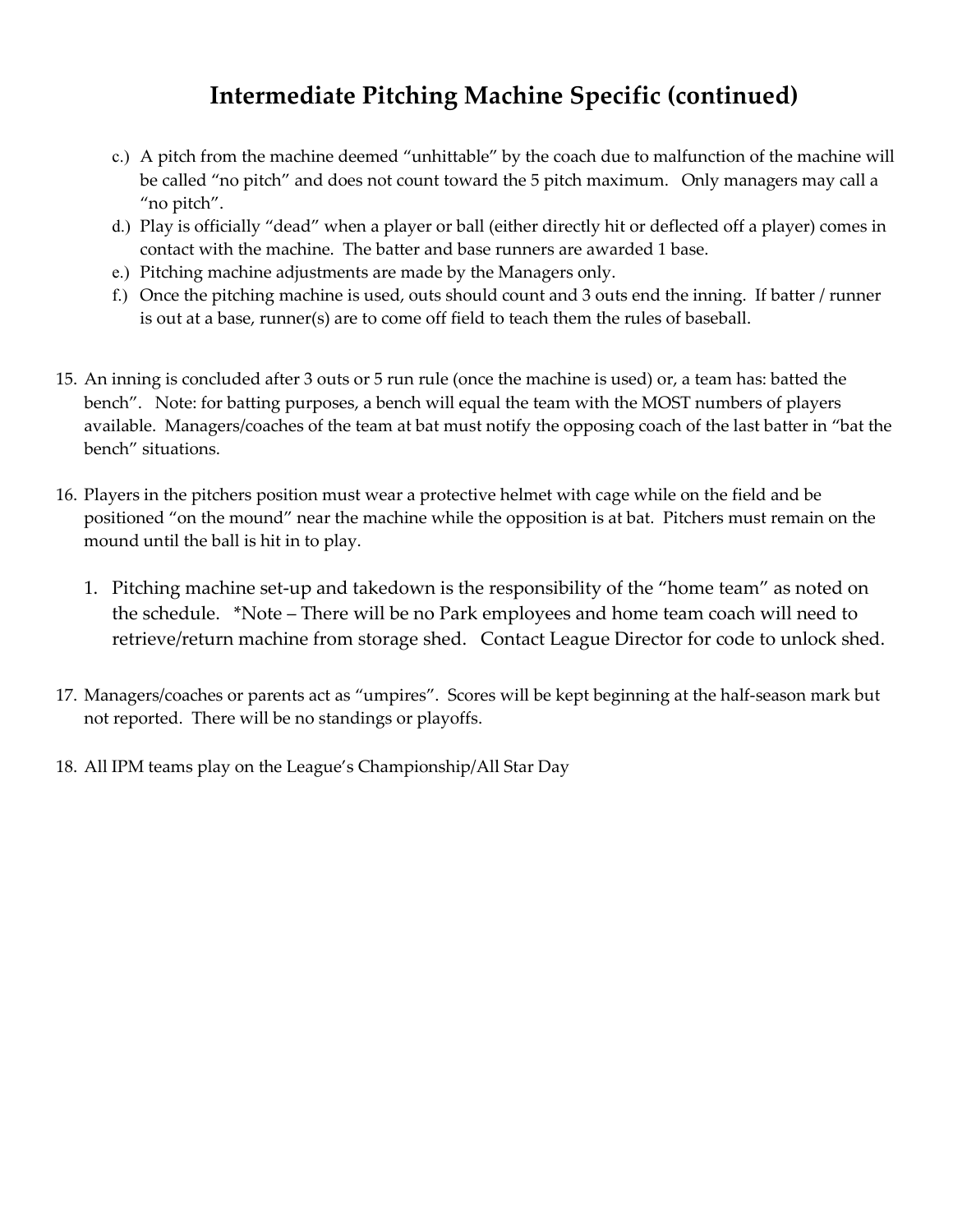## **Pitching Machine Specific Rules**

- 1. Teams will utilize 10 defensive players 6 infielders and 4 outfielders. The 'catchers' position is considered an infield position.
- 2. Outfielders need to be a minimum of 10 feet from the edge of the grass separating the infield/outfield.
- 3. Free substitution All players must experience 2 innings in the infield and 1 inning of outfield. Player may not sit 2 innings until every other player has sat 1 inning.
- 4. Defensive Stoppage of Play
	- a. Any defensive player (infield, outfield, pitcher or catcher) may make an assisted or unassisted out on an offensive player (defined as any runner or batter). Play will be stopped once the ball is in the possession of any defensive player located in the "Pitchers Circle" as determined by the umpire.
	- b. Offensive players running bases will be awarded the next base if the umpire determines the offensive player was half way or further to the next unoccupied base when the play was stopped. If offensive runners occupy the same base when play is stopped, the trailing runner will be returned to the previous base. The lead runner will only move forward if the trailing runner can't be moved backward to the previous base. If more than 1 offensive player is on base, each runner will be treated separately in determining their base position after stoppage of play.
	- c. If an offensive player is "forced" to advance (meaning at the time the ball is batted into play they are the batter, or are an offensive player where all bases are occupied behind that given offensive player) and the defense decides to hold the ball in the Pitchers Circle and not attempt to make outs before the offensive player(s) reach the half-way point, the offensive player(s) will be awarded the next base (the base in front of where they started before the ball was batted in play). Offensive players not "forced" to advance are treated under the half way rule noted above.
	- d. Play is ended when the ball enters the infield.
- 5. Halfway rule is measured when ball reaches the infield; defensive team can make a baseball play on runner.

#### Example:

Ball is thrown in from outfield to infield. Base runner is between 2nd & 3rd base. Defensive team can make a baseball play on the runner that may result in an out. The out counts regardless of whether the base runner was halfway or not when the ball reached the infield. If base runner successfully makes it to 3rd base the umpire may send the runner back to 2nd base if he believes that the runner was not yet halfway to 3rd when the ball reached the infield.

- 6. A pitching machine will be used and the umpire will be responsible for feeding balls into the machine. If for some reason the machine is malfunctioning and/or unavailable, a "coach pitch" format will be used.
- 7. Pitcher must start each pitch with 1 foot on the grass and 1 foot in the dirt of the pitcher's mound. Pitcher must wear a protective helmet with cage.
- 8. Play is officially "dead" when a player or ball (either directly hit or deflected off a player) comes in contact with the machine. The batter and base runners are awarded 1 base.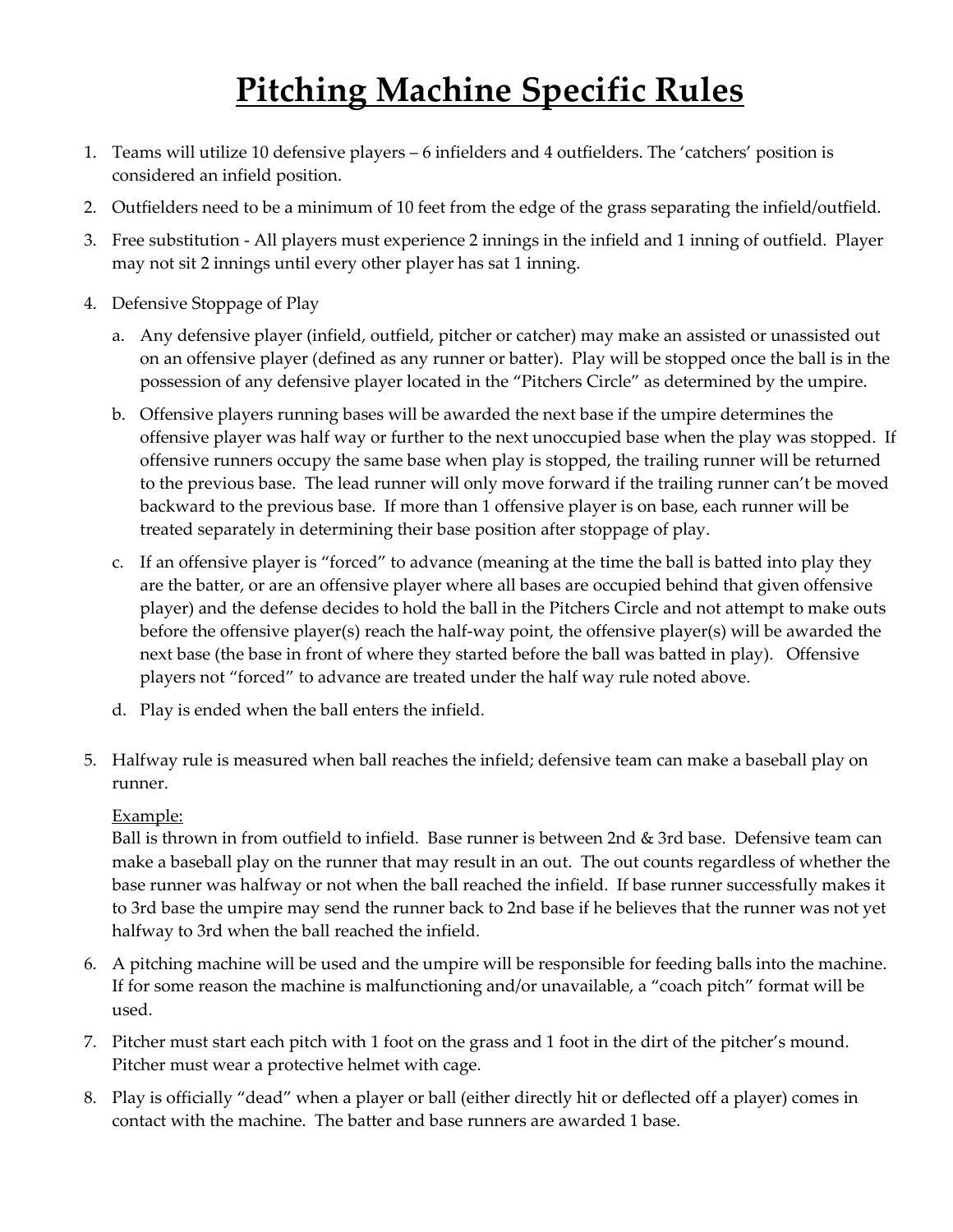9. Pitching machine adjustments are made by the umpire only. At the umpire's discretion, if input from managers/coaches is required, a representative of both teams will be called to the mound.

## **Pitching Machine Specific Rules** (continued)

- 10. The batter
	- a. There are no called "balls and strikes". A swing and a miss and/or foul balls at the first AND second strike will be recorded as strikes. Upon 3 strikes, the batter is called out.
	- b. No batter can walk. Each batter has a 5 pitch maximum. At the  $5<sup>th</sup>$  pitch, umpires will advise the batter accordingly. On the last pitch, the batter must either hit the ball into fair play or, if it's missed or taken (no swing), is an out. A batter "fouling off" the last pitch remains at bat.
	- c. A pitch from the machine deemed "unhittable" by the umpire due to malfunction of the machine will be called "no pitch" and does not count toward the 5 pitch maximum. Only umpires may call a "no pitch".
	- d. No bunting allowed.
- 11. No base stealing is allowed.
- 12. An inning is concluded after 3 outs, batted the bench or team reaches the 6 runs (no continuation of play) except for the final inning when 3 outs must be recorded to end an inning.
- 13. Mercy rule is 15 runs differential at the end of the 5th inning. The team ahead by 15 or more runs at the end of the 5th inning is declared the winner.
- 14. Players in the pitchers position must wear a protective helmet while on the field and be positioned "on the mound" near the machine while the opposition is at bat. Pitchers must remain on the mound until the ball is hit in to play.
- 15. Catchers must be in full catcher's gear (including protective cup) and be positioned in a "catchers crouch" within 5 feet of home plate on all pitches.
- 16. Pitching machine set-up and takedown is the responsibility of the "home team" as noted on the schedule. \*Note – There will be no Park employees and home team coach will need to retrieve/return machine from storage shed. See League Director for code to unlock shed.
- 17. Umpires must sign and print their name on the home team's scorebook upon receipt of payment from the manager/coach.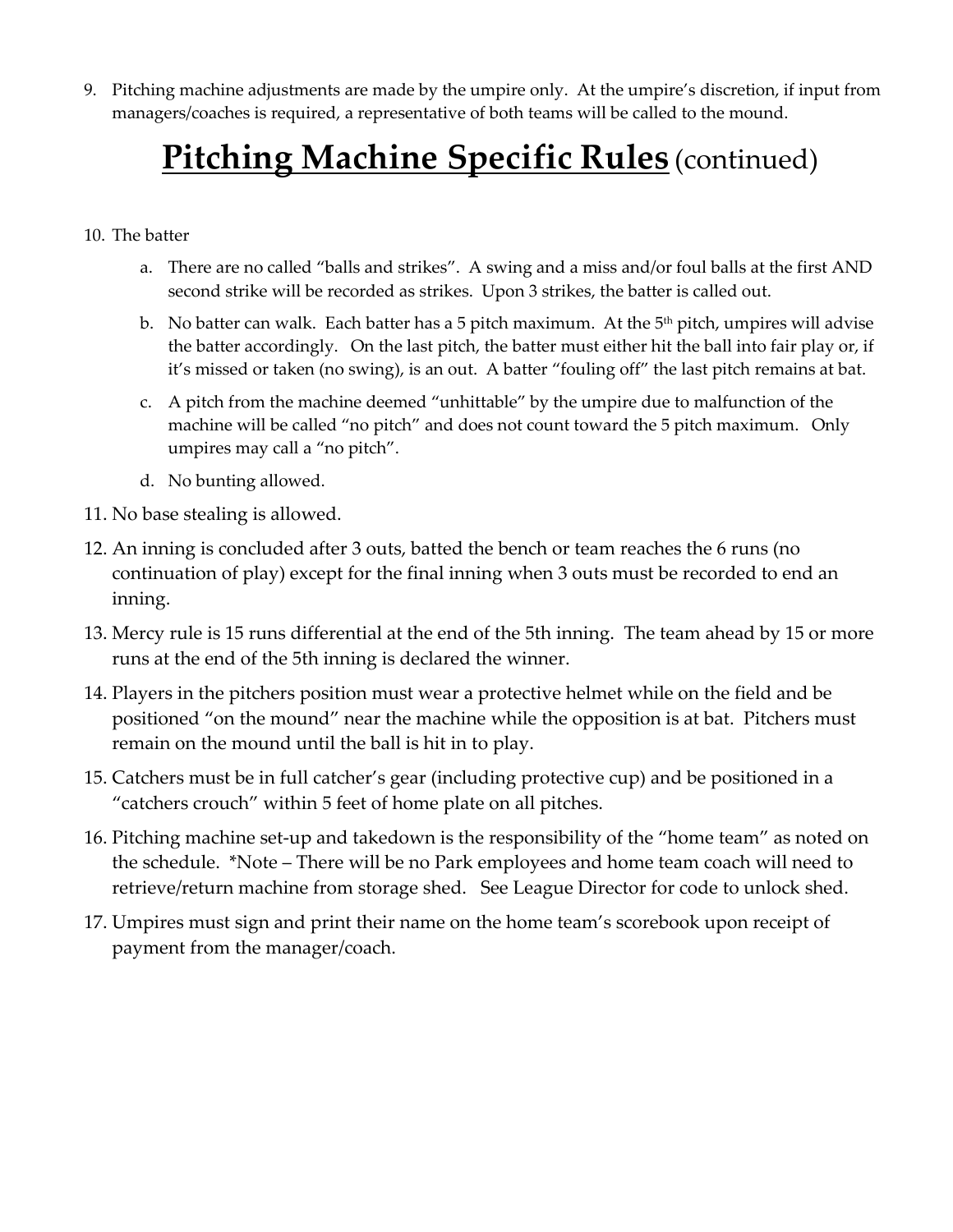## **Federal League Specific Rules**

- 1. Infield fly rule does not apply.
- 2. Teams will utilize 10 defensive players 6 infielders and 4 outfielders. The 'catchers' position is considered an infield position.
- 3. Free substitution All players must experience 2 innings in the infield and 1 inning of outfield. Player may not sit 2 innings until every other player has sat 1 inning. Catcher is considered an infield position.
- 4. Runners may not lead off until the ball is pitched and crosses home plate. If a runner "leaves the base early", an umpire warning will be given on the first instance with an out called for any subsequent instances.
- 5. Base stealing is allowed of second and third base following the rule outlined in number 4 above. However, runners may not steal home on the pitch, passed balls or an overthrow from the catcher while stealing.
- 6. An inning is concluded after 3 outs, batted the bench or, a team has scored 5 runs (no continuation of play) except for the final inning when 3 outs must be recorded to end an inning.
- 7. A mercy rule is in effect 15 runs differential at the end of the 5th inning. The team ahead by 15 or more runs at the end of the 5th inning, is declared the winner.
- 8. At least 6 outs or 2 innings (with an inning being defined as either 3 outs or the bench being batted or reaching the max run limit) must be pitched by a 9 year old or younger player(s) per game. This allows for player development as well as fairness of play between all teams.
	- a.  $9$  year old pitcher must pitch 2 inning by the end of the  $4<sup>th</sup>$  inning. Any discrepancies or disputes shall be directed to the League Directors.
- 9. Umpires must sign and print their name on the home team's scorebook upon receipt of payment from the manager/coach.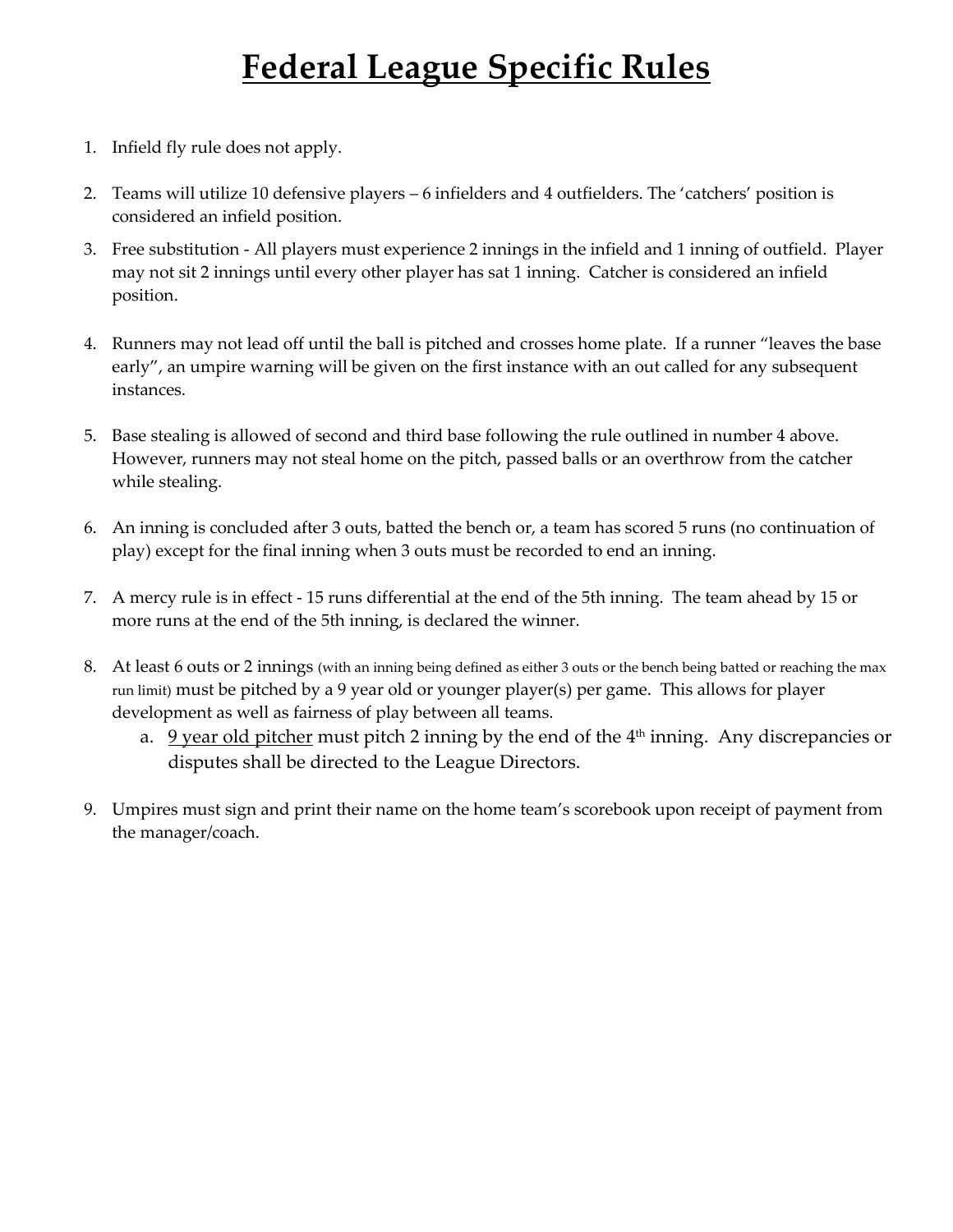## **Major Specific Rules**

- 1. Infield fly rule does apply.
- 2. There is no dropped  $3<sup>rd</sup>$  strike advancement.
- 3. Runners may take normal lead offs with the exception of  $3<sup>rd</sup>$  base where they may only take a 6 foot lead. No secondary leads allowed.
- 4. Base stealing is allowed for all bases including home. Runner must wait until pitcher makes a move towards a base/home plate before attempting to steal a base.
- 5. The "balk" rule does not apply but the pitcher will be warned and informed prior. "Dead ball" will be called when there is a "balk".
- 6. Free substitution All players must experience 2 innings infield and 1 inning of outfield. Player may not sit 2 innings until every other player has sat 1 inning. Catcher is considered an infield position and may catch more than 2 innings in a game providing the player plays 1 inning in the outfield and adheres to the rule above.
- 7. An inning is concluded after 3 outs,, batted the bench or a team has scored 6 runs (no continuation of play) except for the final inning when 3 outs must be recorded to end an inning.
- 8. Any non-travel player must record 6 outs or 2 innings (with an inning being defined as either 3 outs or the bench being batted or reaching the max run limit) by the end of the 4<sup>th</sup> inning. This may include an 11 or 12-year-old player. This allows for player development as well as fairness of play between all teams.
- 9. There is a 2-inning pitch limit or total of 6 innings (including travel) in a week.
- 10. Mercy rule is in effect 15 runs after 5th inning. The team ahead by 15 or more runs at the end of the 5th inning is declared the winner.
- 11. Teams will be allowed to start a game with 8 players and increase that number to 9; if/when another player becomes available. Also, a team will be allowed to complete the game with only 8 players in an attempt not to penalize the remaining player on the team.
- 12. Umpires must sign and print their name on the home team's scorebook upon receipt of payment from the manager/coach.